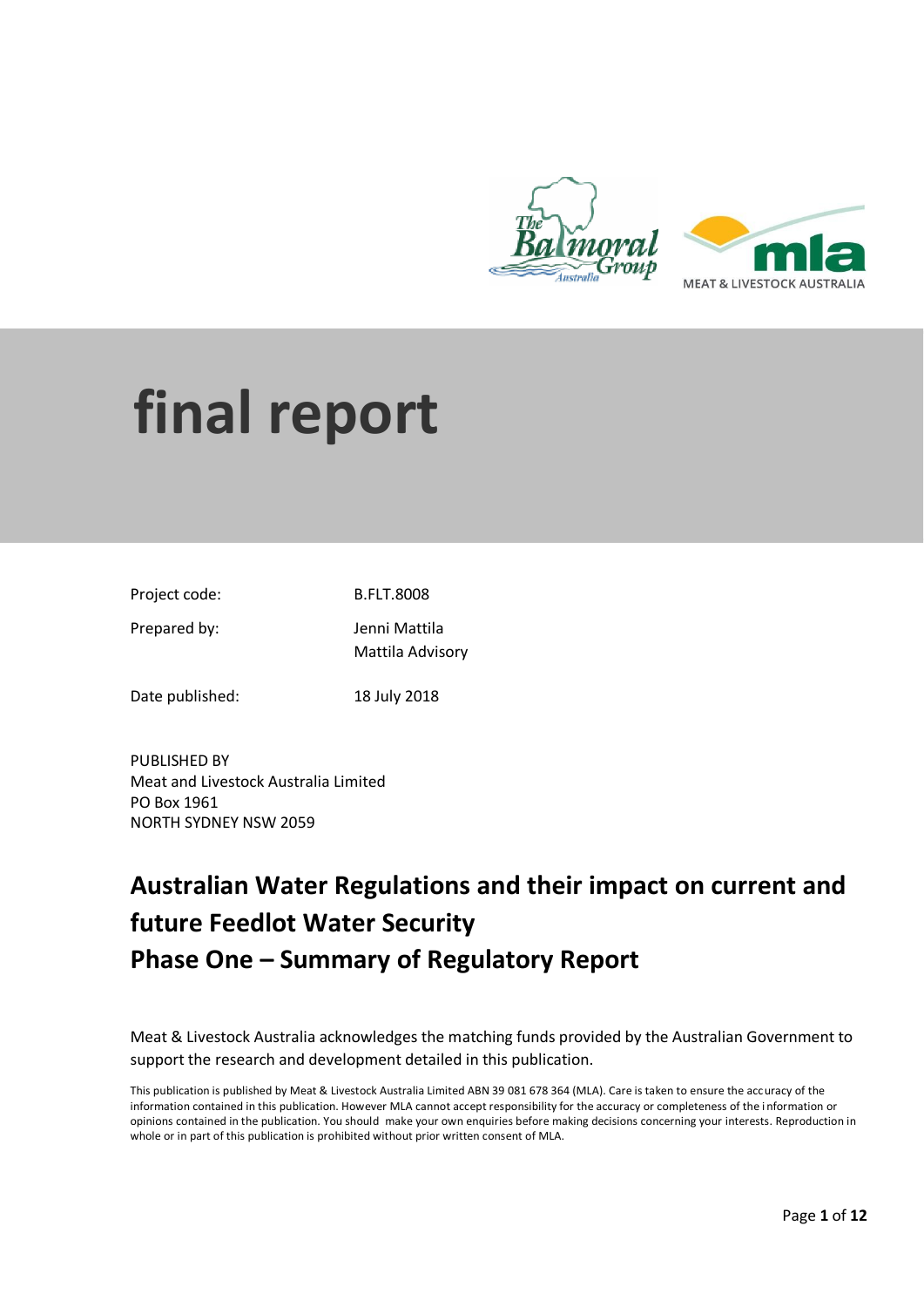## **Introduction**

This Summary is intended explain general principles, concepts and terms and briefly explain how the Australian water industry "works". Without a conceptual overview much of the subsequent information would be difficult for a layperson to understand. A Glossary of terms is provided for assistance at the end of this Summary.

#### **PLEASE ALSO REFER TO THE FULL REPORT FOR SPECIFIC INFORMATION OF YOUR OWN STATE OR TERRITORY.**

The relevant law changes significantly depending on where you are located and this summary is conceptual information only.

#### **The nature of water access entitlements and underlying risks**

#### **What is a water access entitlement?**

#### **The nature of water access entitlements**

In Australia, rights to control and use water are, under the water legislation enacted throughout Australia around the end of the 19th century, primarily vested in the Crown (State). Rights to access and use water for certain periods and under certain conditions are then administratively allocated to users through various licensing and approvals systems in each State or Territory. These water access entitlements are therefore in the most part 'statutory entitlements' rather than property or proprietary rights in the legal sense.

The key point here is that a water access entitlement does provide defined rights, but these fall well short of those associated with the ownership of Torrens title land with a government guarantee of title.

## **What does a water access entitlement confer?**

There is a wide array of different types of water access entitlements between and within Australian jurisdictions. Fundamentally, however, a water access entitlement provides its holder with a number of rights and obligations. The rights conferred by these "water access entitlements" typically encompass conditional rights to access or withdraw water, rather than ownership of the resource itself.

Water access entitlements can be conceived of as comprising several key components (see Box 1) **Entitlement** – the long-term interest (share) in a varying stream of periodic allocations. **Please also refer to the full report for specific information of your own State or Territory as Western Australia and Tasmania in particular do not issue permanent entitlements only shorter term licences.**

**Allocations** –

**Definition**: a unit of opportunity (usually a volume of water) as announced and distributed as a percentage of entitlement

**Explanation**: Water access entitlements held by end users are typically defined in the form of a unit share of the sustainable yield in a specified water resource, with a specified reliability or probability of delivery. The actual volume of water available to water access entitlement holders in a season will depend on allocation decisions made by the supply authority given the water supply situation at the time. In several States,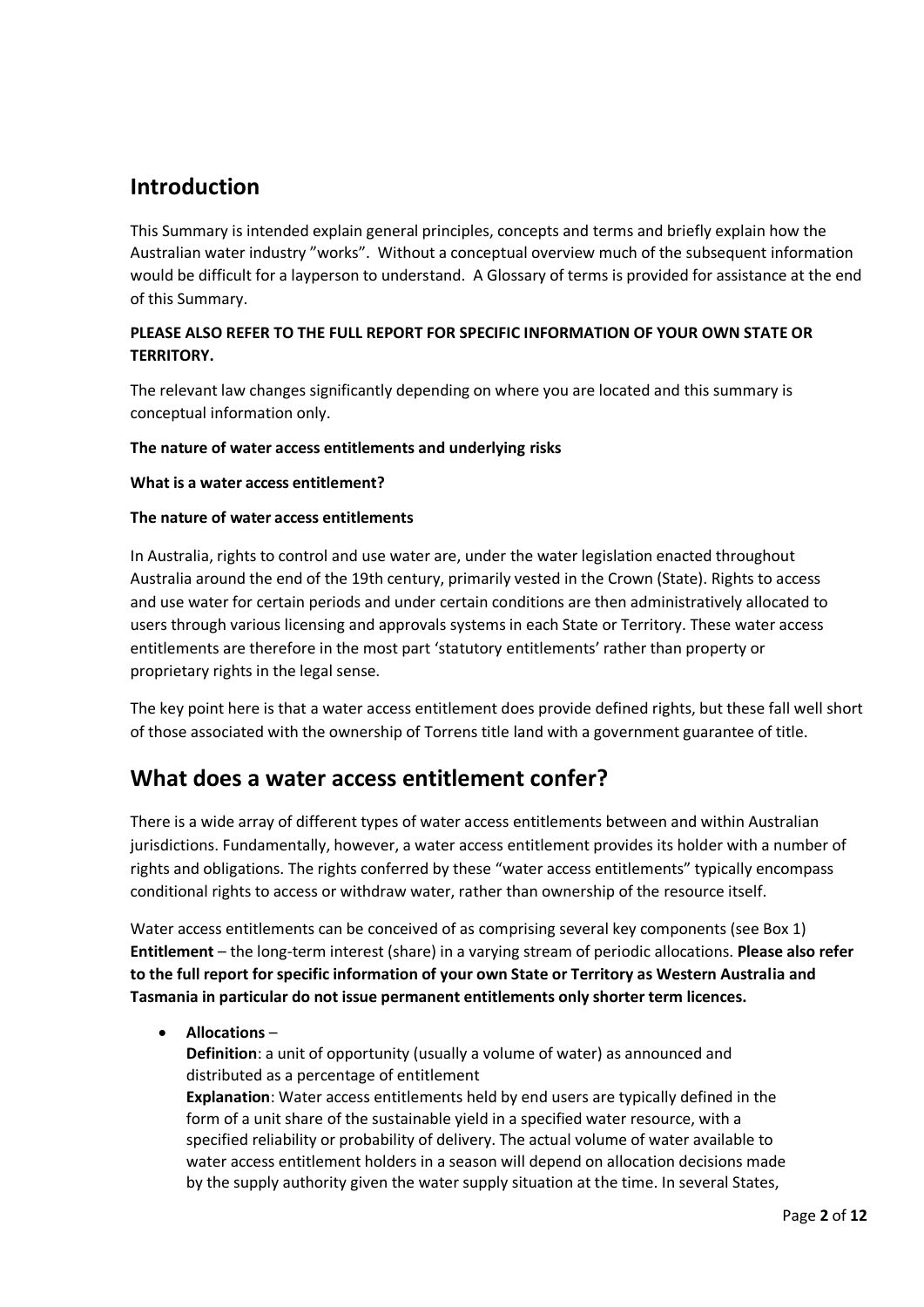both the long-term entitlement and the annual allocations made available under them are determined in the context of formal water resource plans developed for specific catchments/basins

**Delivery** –

**Definition**: the right to have an allocation of water delivered to a certain off-take location or obtain water from a particular location.

**Explanation**: Water delivery rights have in parts of NSW Victoria and Queensland been unbundled from water access entitlements. Water delivery rights in some cases are now required to have water delivered from its source to the point of delivery (and for which separate charges are payable to the supply authority). In Queensland explicit delivery contracts exist with SunWater. In some parts of NSW and Victoria the water delivery rights are managed by local supply authorities.

**Use** –

**Definition**: permission to use allocations with pre-specified use conditionsand obligations to third parties.

**Explanation:** Some licences also provide the right to actually use the water under a water access entitlement for defined purposes on specific parcels of land. In other cases, separate site use approvals are required. Typically, site use approvals are designed to ensure that the proposed location and use of water is environmentally sustainable.

**Transfer** –

**Definition**: the right to be able to transfer all or part of the water access entitlementor allocation

Some licences also provide the right to actually use the water under a water access entitlement for defined purposes on specific parcels of land. In other cases, separate site use approvals are required. Typically, site use approvals are designed to ensure that the proposed location and use of water is environmentally sustainable.

**Obligations** –

**Definition:** the responsibilities associated with holding ofa water access entitlement **Explanation:** A range of conditions and obligations generally attach to water access entitlements. Typically these include various conditions pertaining to the way in which water can be taken and used, and also financial obligations associated with holding of an entitlement and delivery of water.

#### **Right to transfer**

**Explanation:** The extent to which the holder of a water access entitlement is able to transfer the entitlement to another party in whole or in part varies across different entitlements and between States.

These trading rules are typically specified in other instruments such as primary and subsidiary legislation, water resource plans, and irrigation scheme constitutions.

In the past, many of these components tended to be "bundled" together within the one license. As discussed further below, however, there is now a trend towards "unbundling" these components into separate instruments and allowing some to be traded separately. Indeed, the extent to which it is tradeable in whole or in part to another party is a key feature of a water access entitlement.

A key implication is that full rights and obligations of a water access entitlement cannot be fully gauged simply by inspecting the water access entitlement instrument itself. Rather, the rights and obligations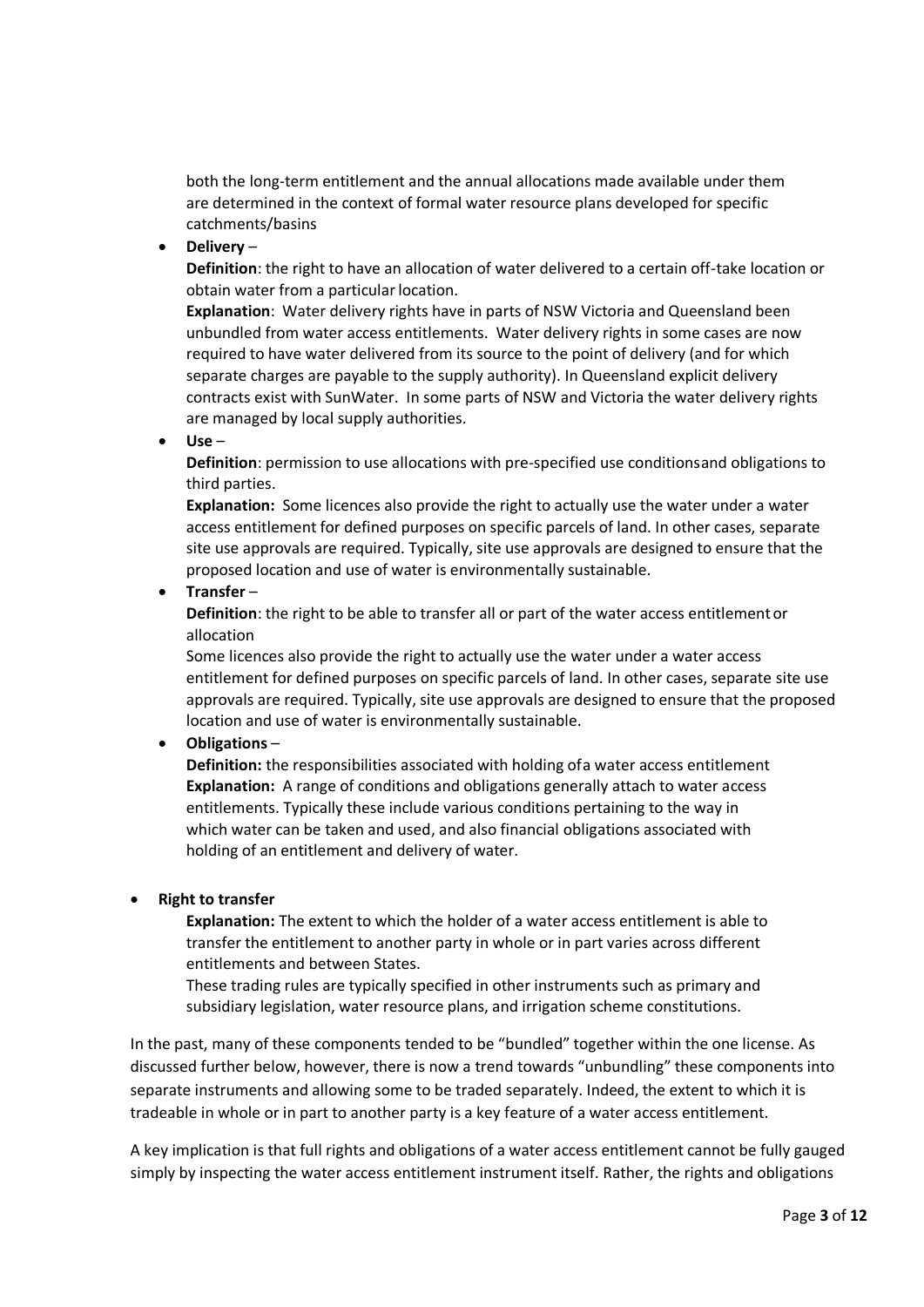specified in a water access entitlement need to be read in conjunction with related instruments – such as water resource plans and rules for the relevant region, and site use approvals - that may qualify or enhance these rights and obligations. Another example is water delivery rights that limit the amount of allocation that can be delivered through specified infrastructure that has limited capacity.

## **What types of water access entitlements are there?**

Although there is a progressive move towards conversion to more clearly specified entitlements, there are many different types of water access entitlements in existence and are likely to be for some time.

The existing array of water access entitlements can be usefully seen as having various (not mutually exclusive) dimensions or characteristics, including:

- The use or purpose of the entitlement;
- The source of the water;
- The legal form of the entitlement; and
- The level of devolution in the supply chain.

#### **The use or purpose of the entitlement**

Existing water access entitlements for consumptive purposes generally distinguish – explicitly or implicitly – between uses such as irrigation, stock and domestic, urban supply, mining and industrial use. In addition, specific entitlements apply for other non-consumptive uses (principally hydroelectric power generation). At the highest level, a distinction can be made between consumptive and non-consumptive uses of water. In most Australian jurisdictions, allocation of water for the environment has prior right to be satisfied before allocation to consumptive use and is generally defined as environmental flow obligations imposed on supply authorities. These environmental allocations are not tradeable with other uses. However, in additional to this environmental allocation, the various environmental water holders have also purchased other water access entitlements from consumptive users for example NSW general security in a specific Water Sharing Plan. In certain circumstances these water access entitlements and associated allocation owned for the benefit of the environment may be traded by the Commonwealth Environmental Water Holder (CEWH) in accordance with the Water Act 2007 (Cth).

#### **The source of the water**

Existing water access entitlements can be distinguished according to the source of water to which they relate. At a generic level this includes regulated rivers and supply systems (i.e. where the flow of the river is regulated by large structures such as dams or weirs), diversions from unregulated rivers and streams (i.e. where the flow of rivers or streams is not regulated by large structures such as dams or weirs), groundwater systems (subartesian and artesian), and overland flows. At a local level, water access entitlements relate to specific water sources.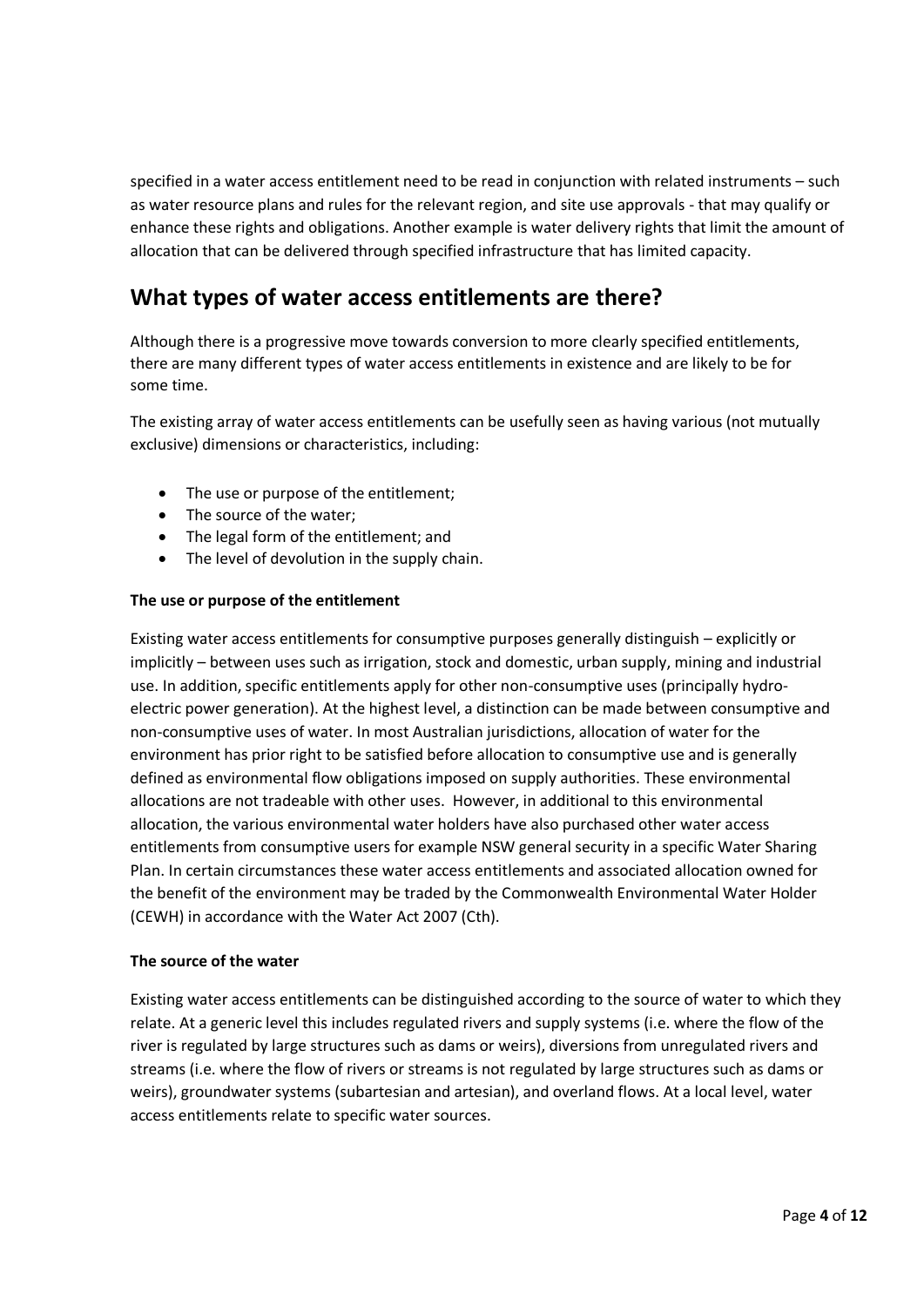#### **The legal form of the entitlement**

Entitlements to access water may be specified in a variety of legal forms including primary and subordinate legislation, licenses, leases, contracts or agreements, and tradeable instruments. As noted above, the ability to take water or interfere with waterways is generally governed by various forms of licenses that are issued, monitored and enforced by government agencies responsible for water resource management.

The way in which these water access entitlements are recorded or registered varies between jurisdictions, with some having established titling systems similar to land titles and others with less formal departmental registers. In addition, irrigation companies maintain their own registers of water entitlements and shares in their schemes.

#### **The level of devolution in the supply chain**

Different types of water access entitlement are held by bulk users, such as urban and irrigation infrastructure operators and individual users.

In urban settings, the level of devolution is generally at the bulk supply level. Urban infrastructure operators hold entitlements to bulk water and are obliged to supply individual domestic and nondomestic customers who themselves have no separate entitlements. Customers only have a contractual right to connection and supply.

In rural settings, irrigation infrastructure operators also typically hold some form of entitlement to bulk water, but individual irrigators often have more clearly defined beneficial entitlements – for example individual water access entitlements and 'shares' in the irrigation company entitlements, and, in some cases, contractual rights to delivery.

## **Underlying risks**

#### **Introduction**

The following discussion identifies the key generic risks associated with water access entitlements. A more detailed examination of these risks are dealt with by jurisdiction.

#### **Sources of risk**

The sources of risk can be broadly categorised into four groups:

- Sovereign risk: The risk that government intervention may attenuate or even annul a water entitlement, either by way of the exercise of ministerial discretion or future legislative change.
- Regulatory risk.
- Market risk: The risk associated with variability of the value ofwater entitlement due to market conditions.
- Hydrological or resource risk: Risks associated with, for example, changes in rainfall or the recharge rate of aquifers.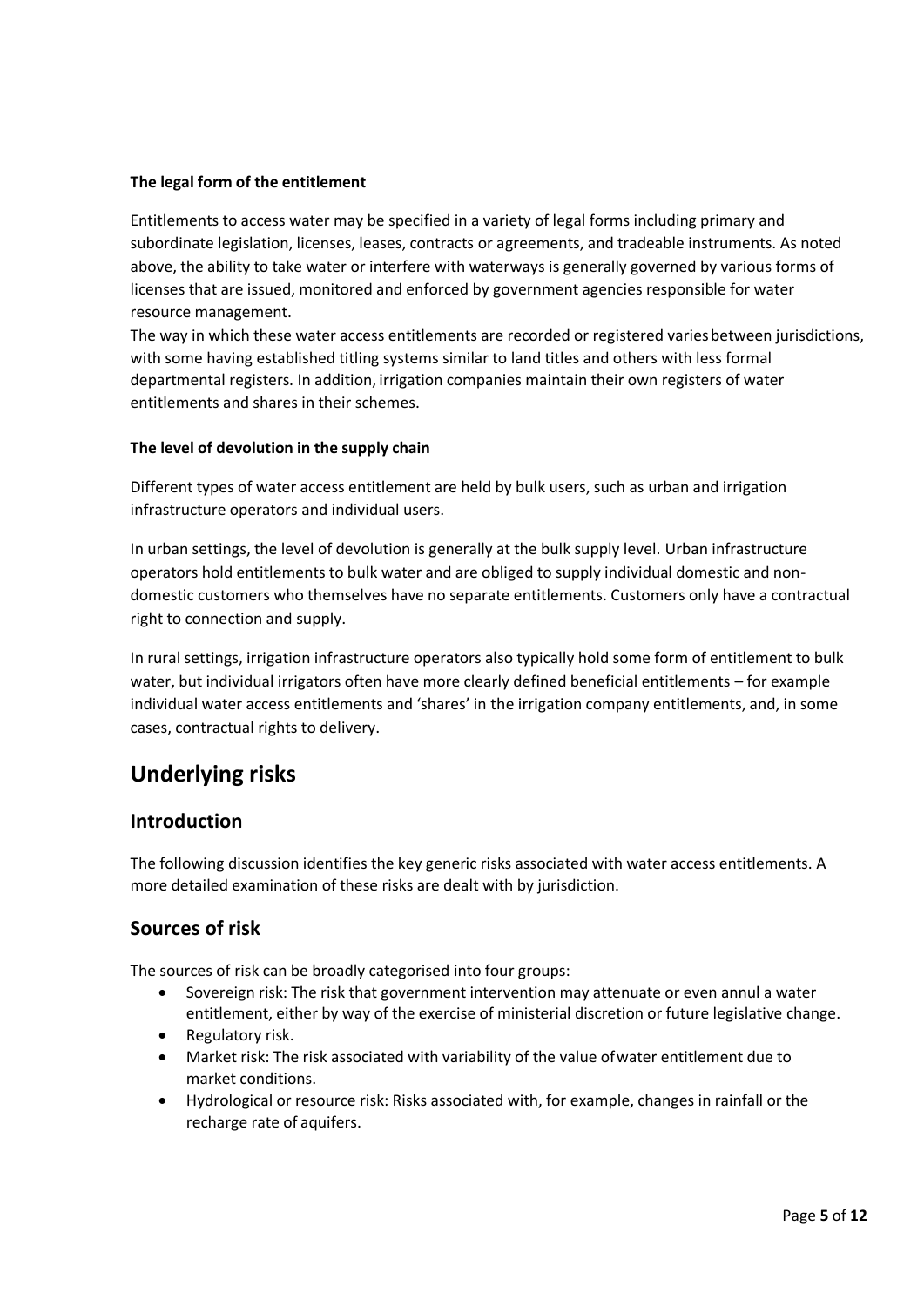These risks manifest themselves through their potential impacts on:

- Access to water under the entitlement;
- The tenure and security of the entitlement;
- The transferability and liquidity of the entitlement; and
- The quality of title of the entitlement
- Water Allocation Announcements.

#### **Access to water under the entitlement**

Australia's climatic variability means that the volume of water under any entitlement may not actually be available in any given season. Any resulting differences in reliability are reflected in the value of the entitlement.

The level of reliability of a delivery entitlement reflects both:

- the inherent uncertainty associated with the availability of water at the particular source, for example because of rainfall variability; and
- the storage management policies adopted by the storage operator.

An assessment of the risks of access to water and hence value of an entitlement requires a sound understanding of two factors:

- The specific resource on which the water entitlement is drawn: For example, in a catchment where the level of water utilisation is low relative to the sustainable yield, the risk of access to water is likely to be less than in areas that are fully allocated. More generally, higher dam capacity relative to nominal allocation, and less volatile rainfall patterns will also result in lower risks.
- The associated resource management policies: For example, water rights held by South Australian and Victorian irrigators hold a greater proportion of high security entitlements than do most of their NSW counterparts. Water access entitlements holders in NSW and Queensland in comparison have a higher proportion of general (or low) security entitlements. In general, the closer to the Murray mouth the greater the proportion of high security entitlements the further away the greater proportion of general or low security entitlements.

Within jurisdictions, there are different entitlements with different levels of reliability (i.e. high versus low security entitlements). In theory and in broad general terms putting aside water for the environment, the highest level of security is for urban water use, then stock and domestic (excluding feedlots) then commercial and industrial use (including feedlots), then high security water for permanent plantings and finally general or low security entitlements for annual crops.

While State legislation typically enables Ministers to reduce the amount of water available to consumptive users in some circumstances, for example during droughts, the precise rules and priorities for doing so are more formally specified (e.g. rules in water resource or water sharing plans).

It should be noted that, to some extent, market mechanisms can work around these reliability differences. In general, higher reliability water will have a higher value; however, the reliability with which a given volume of water can be obtained by a property can also be increased by purchasing a greater volume of lower reliability water. Such a product is different from formal high reliability water –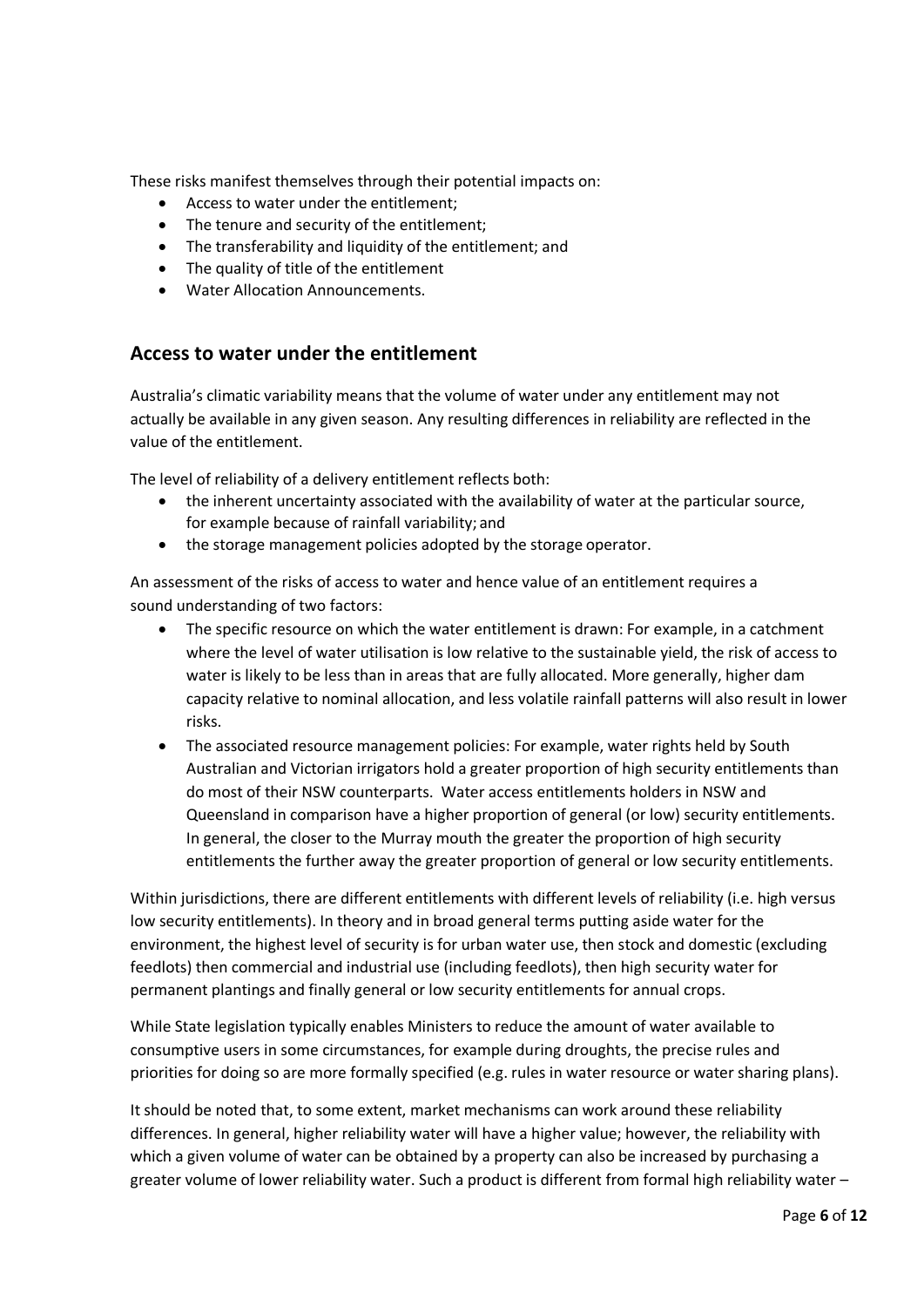it will typically entitle users to greater volumes in wetter years– but even these differences could be narrowed through temporary trading.

Particular risks of note include:

- The risk that climate change may result in more volatile rainfall patternsor lower regional averages, and hence reduce the amount of water available: The time periods over which this might result in a significant reduction in reliability are probably long in relation to the term of most loans, but weather cycles of moderate length coupled with shorter term memories could result in reliability levels below expectations.
- The risk that water may not actually be able to be delivered to the entitlement holder: The 'unbundling' of water entitlements means that an entitlement to water may or may not also entitle the holder to have the water physically delivered unless they hold sufficient associated water delivery rights.
- Stranded asset risk: the risk of irrigation distribution infrastructure becoming uneconomic as water is traded out of a channel, pipeline or district, leaving increasingly fewer entitlement holders to pay for its ongoing operationand maintenance.
- Risks associated with the ability of the relevant supply authority to finance asset replacement and renewals of the (sometimes ageing) infrastructure: This entails both financial risk of entitlement holders being asked to contribute more and, ultimately, the risk of catastrophic assetfailure. This risk is particularly acute with government owned infrastructure operators that pay dividends to Government. Government owned infrastructure operators do not, in general, hold long term financial reserves based on the theory that State Treasury will provide the necessary funds for renewals when necessary. In reality government water infrastructure is more likely to fail due to the inability and uncertainty of undertaking required maintenance and renewals as and when they fall due regardless of whether the charges are based on full cost recovery.

### **Tenure and security of the water access entitlement**

While all water access entitlements in Australia are ultimately subject to attenuation (compulsory government reduction) by virtue of the right to use and control water vesting in the Crown (State), the security of water rights will depend on the likelihood of this attenuation being exercised, the processes whereby this may occur, and whether compensation is payable in such an event.

The nominal tenure of a water access entitlement, however, is not necessarily the best measure of its security – more important is the likelihood of renewal and/or attenuation in the future. The *primary*  issues here lie less with the legal changes that have occurred (though they are clearly of relevance) but instead with an explicit shift in government policy in a way that has already led to, and is likely to continue to involve, some attenuation of user rights in respect of water access and usage. The *legal*  powers to attenuate or not renew water rights have, in most cases, not been increased. The likelihood of governments using those powers has, however, shifted substantially.

In several jurisdictions there are now clearly defined processes for renewal or modification of entitlements via formal ten year water plans. These plans determine the total resource available for consumptive use after first assessing the needs of the environment. Typically, it is at the government's discretion whether compensation is paid to entitlement holders for any attenuation of entitlements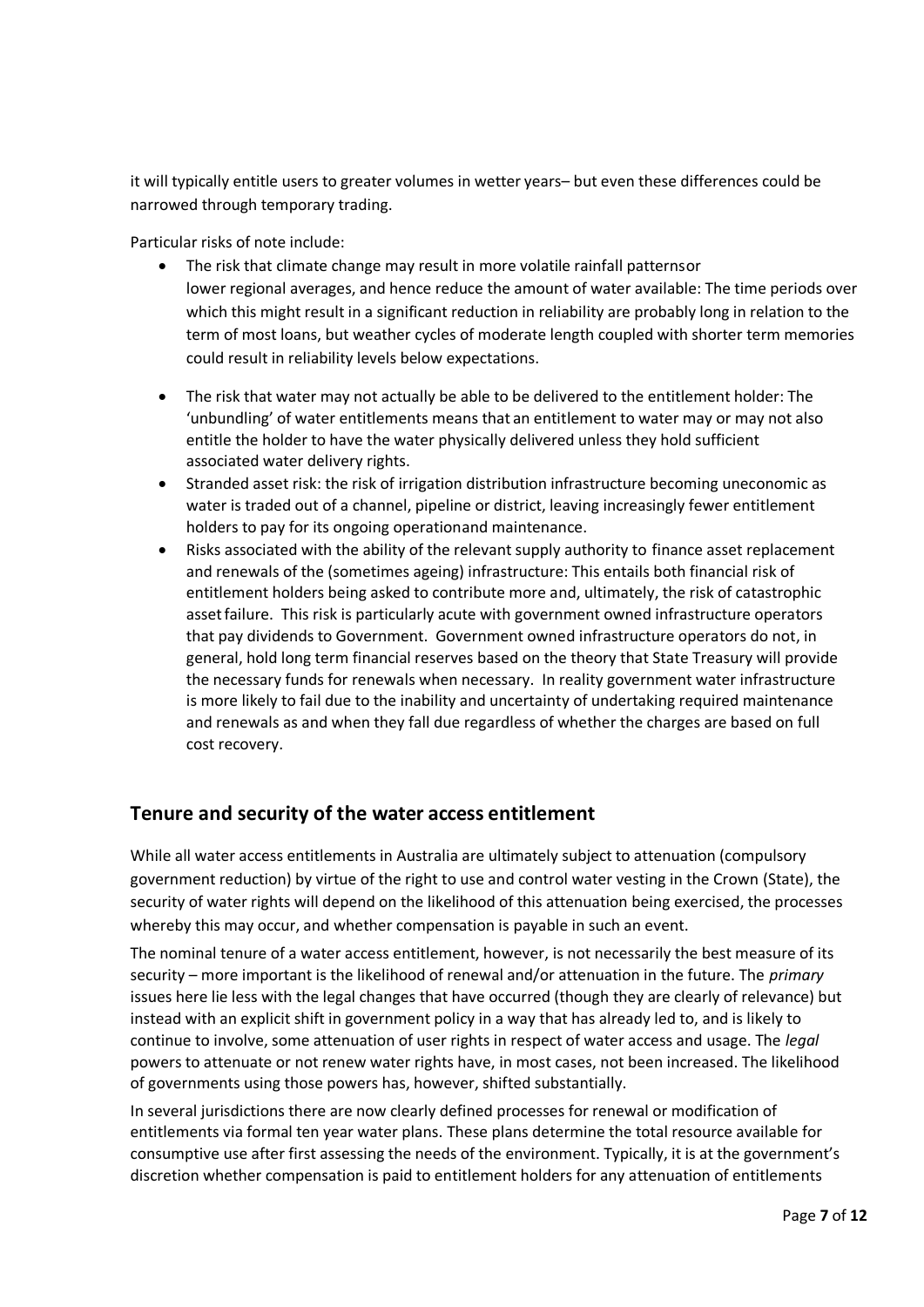within the period of the plan. Compensation is not payable for any changes when a new plan is developed.

To some extent, an entitlement that has been 're-validated' through such a planning process might be seen as more secure than an entitlement in a region where no such process has occurred. On the other hand, the comfort this provides will rapidly diminish as the end of the ten year period approaches.

The nature of the processes and extent of advance notice of any likely changes in water availability in the next plan then become critical to assessing the level of risk associated with an entitlement.

Another key issue here is whether the risk of non-renewal or attenuation of water access entitlements rests with users – or with government. In particular, the incidence of potential costs of future government decisions that involve an attenuation of an existing water access entitlement will depend heavily on any provisions for compensation or financial assistance. Except in limited circumstances in certain jurisdictions, currently compensation is not payable to entitlement holders if governments subsequently do not renew, or otherwise attenuate, their water access entitlements.

Inevitably, this could be expected to be reflected in higher risk premiums relative to land, where 'just compensation' is generally payable if governments forcibly resume land. On the other hand, patterns of land use deemed to entail 'unacceptable' environmental consequences – such as some forms of land clearing or the use of some chemicals – might be regulated in a way that effectively attenuates usage rights for the land in a manner analogous (financially if not legally) to attenuation of water rights, and for which compensation is generally not paid.

The National Water Initiative provides "government will have to compensate users for changes in their entitlements resulting from changes in government policy". Clearly, a literal interpretation of this statement would imply a major reduction in risk and increase in security of a water right as collateral. However, the reality is this has not been adopted in State based legislation and whether or not "just compensation" is paid is at the discretion of the Minister.

## **Transferability/liquidity**

The extent and ease with which an entitlement can be traded varies widely between different entitlements and jurisdictions Generally, only allocation that is clearly defined in terms of volume may be traded. Some products are permitted to be traded on a temporary (allocation) but not a permanent (entitlement) basis. In some cases, the market is further restricted by requirements that only landholders with an ability to use the water on identified parcels of land are able to own an entitlement.

Governmental approval is also often required to finalise a transaction, in some cases with scope for considerable bureaucratic or Ministerial discretion. The approvals process is more onerous for permanent as opposed to temporary trades. The implicit rationale for these approvals and potential to disallow trades is the desire to protect the interests of third parties or the environment. The resultant rules may specify, for example that trade may only be downstream, or that trade into or between certain zones (e.g. salinity impact zones) may not be permitted. A cautious approach to approving trading in entitlements to groundwater access entitlements has generally been adopted, reflecting the relatively poor state of scientific knowledge on these systems.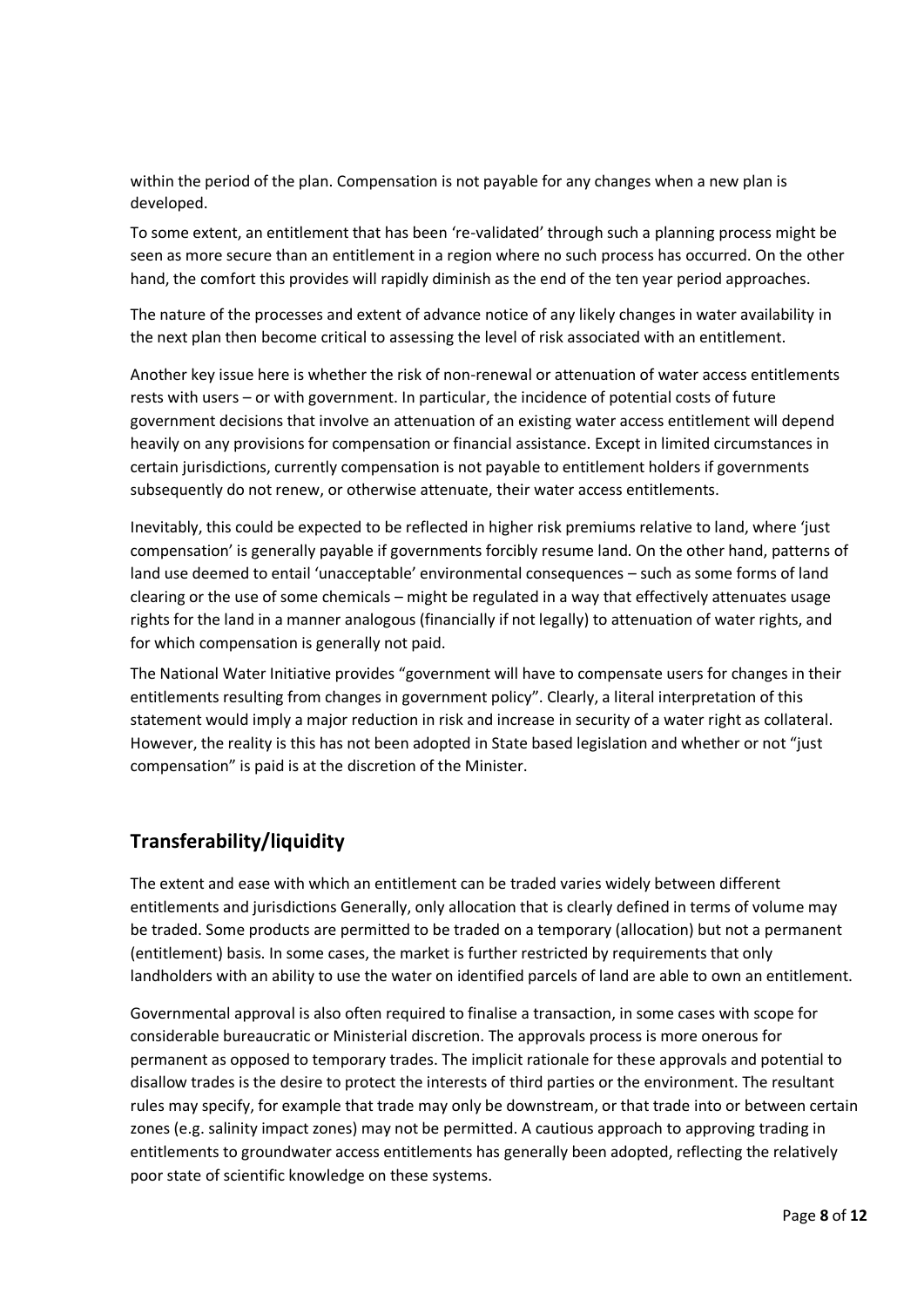Types of transactions that require permission from the relevant authority include:

**Temporary transfers of seasonal water allocation** (the transfer to another person of some or all of the water that may be taken under a water entitlement in a given year– usually for the remainder of the season). Because this transaction involves only the transfer of water for a short time period, the approvals processes required are generally relatively straightforward.

**Permanent trades or transfers** involving the transfer of all or part of a water access entitlement (encompassing entitlements to all future water allocations) to another party are generally subject to stringent approval processes to ensure no adverse impacts on third parties or on the environment.

**Leasing** (the transfer to another person of some or all of the water that may be taken under a water access entitlement for a defined period) is currently permitted under legislation in some States (e.g. South Australia, Victoria, Tasmania), but not in others (e.g. Victoria). The approval processes for leases are akin to those required for permanent trades. In NSW the legislation provides for the lease of the water access entitlement to the lessee of the associated land. NSW leases require the transfer of allocation after each announcement together with transfer of allocation in accordance with the legislation.

**Changes to the specification of the water access entitlement** (e.g. subdivision or amalgamation) either with or without also effecting a transfer in its ownership are generally permitted subject to approval processes if there may be an impact on third parties or the environment.

**Other trades**. While the focus of the transactions is typically on end-user to end-user trades, it is important to note that States' policies and legislation also countenance or allow transactions involving a range of other parties. These include trades of bulk water access entitlements between water supply authorities; and trades between authorities and individuals. Some types of transactions between hydropower generators and other users are possible – if not facilitated – under current arrangements.

#### **Water Allocation Announcements**

As previously stated, there are different entitlements with different levels of reliability (i.e. high versus low security entitlements). Feedlot owners should be mindful that the higher the level of reliability the greater the cost associated with access and allocation. Volumetric costs of urban and town water is many times higher per megalitre than for example allocation associated with high security water access entitlements.

The following broad categories are options for feedlots based on the level of security:

**High Security**: urban or town water from government owned urban water authorities or councils, water for commercial and industrial use (including feedlots), then high security irrigation (usually owned for watering permanent plantings).

**Low Security**: general or low security irrigation entitlements (usually owned for watering annual crops).

**Urban or town water** is only available to government water authorities and local councils. Water access entitlements to urban or town water can only be held by a water authority and cannot be sold –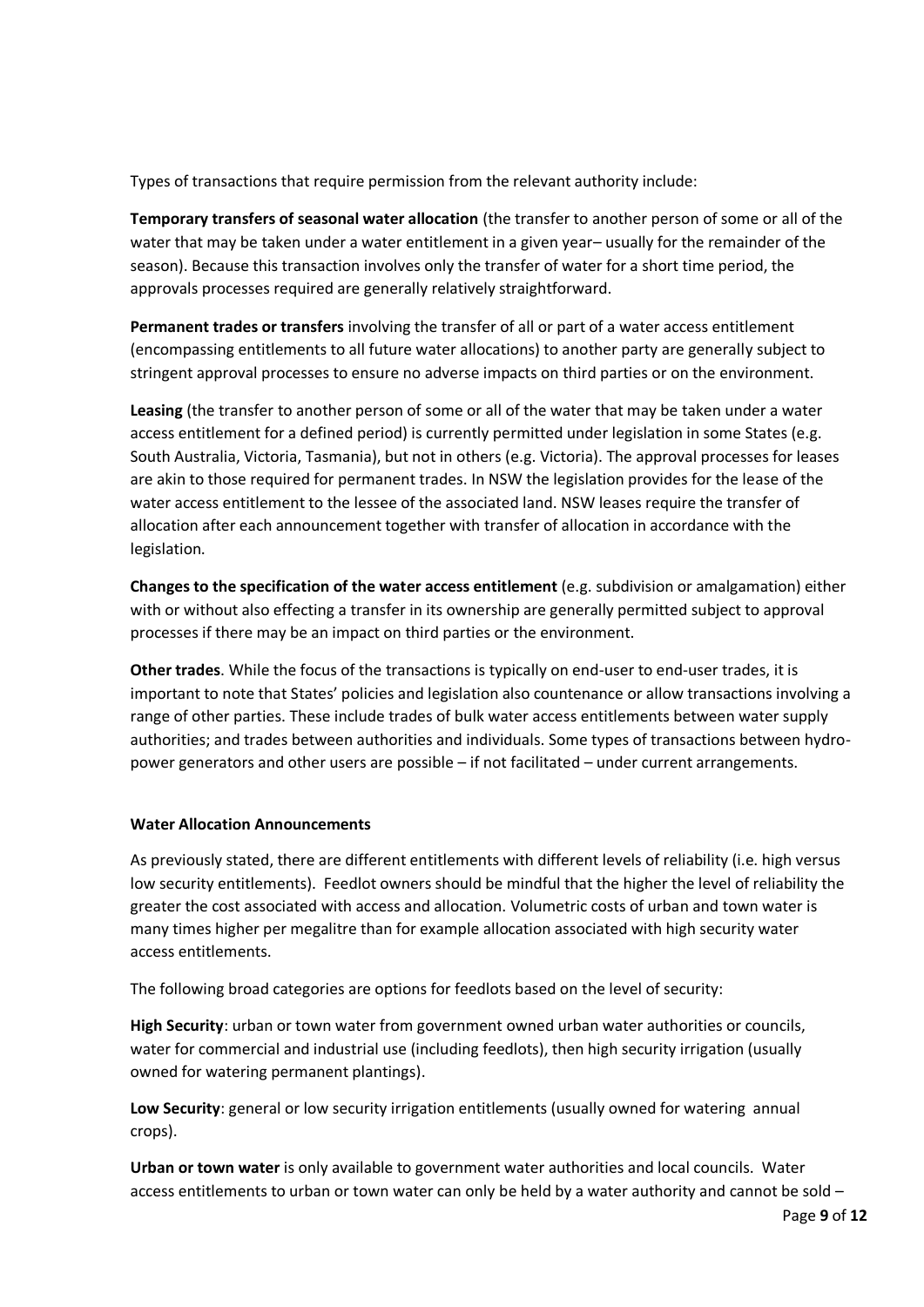it is usually only possible for feedlots to purchase volumetric water supplied through a connection to the mains. Occasionally local councils will allow commercial or industrial users to construct their own pipelines to access water under contract. Under normal circumstances there is 100% reliability for the water delivered from urban water authorities or councils as this is for domestic drinking water purposes. At the height of the Millennium Drought the town water supply was cut off at Bothwell in Tasmania and in some towns in Victoria. In September 2008 the Queensland Government came within weeks of having to turn off mains water to Brisbane.

**Commercial and Industrial** is available through government and private water authorities. Except in extreme drought events such as the Millennium Drought commercial and industrial water access entitlements have 100% reliability.

**High Security Irrigation Water Access Entitlements -** Water allocation announcements for high security water access entitlements in the individual water plan areas and zones in the Murray Darling Basin are announced at the start of the Season (1 July). In Queensland, NSW and Victoria there is a transparent methodology for determining allocation based in most part on dam levels. In most instances the full allocation announcement of 100% is made at that time (less environmental water deductions of 5% in some water sharing plans). If the announcement is less than 100% the allocation is then reviewed on a monthly basis and may be increased. In theory the allocation cannot be reduced after it has been announced. However, water allocation in the NSW Murray system and in South Australia was reduced in November 2006 after a higher allocation had been announced in July 2006<sup>1</sup>. During the Millennium drought high security water allocation announcements dropped to an annual average of between 60-85%.

We note that South Australian high security entitlements have had a series of allocation announcements in recent years below 100% and that the methodology for determining allocation in SA unlike other MDB States is not transparent.

**General or Low Security Water Access Entitlements** Water allocation announcements for general or low security water access entitlements in the individual water plan areas and zones in the Murray Darling Basin are announced at the start of the Season (1 July). In Queensland, NSW and Victoria there is a transparent methodology for determining allocation based in most part on dam levels. General or low security allocation announcements are highly volatile with allocation announcements in NSW Murray dropping to 0-3% during the Millennium drought.

**Purchase of allocation** Allocation can be purchased on market and usually requires a works licence (private delivery infrastructure such as a pump). In particular, in NSW allocation accounts are linked to the works licence not the water access licence. The purchase price of allocation varies wildly in the Murrumbidgee for example the price varies from less than \$100 per megalitre in a full allocation season, to at the peak of the Millennium drought, the price of allocation was over \$1000 per megalitre. At one stage the price of a megalitre of allocation exceeded the price per megalitre of high security water entitlement. Due to the fluctuations in the price of allocation it is preferable for feedlot owners to purchase high security water access entitlements.

 $\overline{\phantom{a}}$ 

<sup>1</sup> Australian Bureau of Statistics 1345.4 - SA Stats, Apr 2007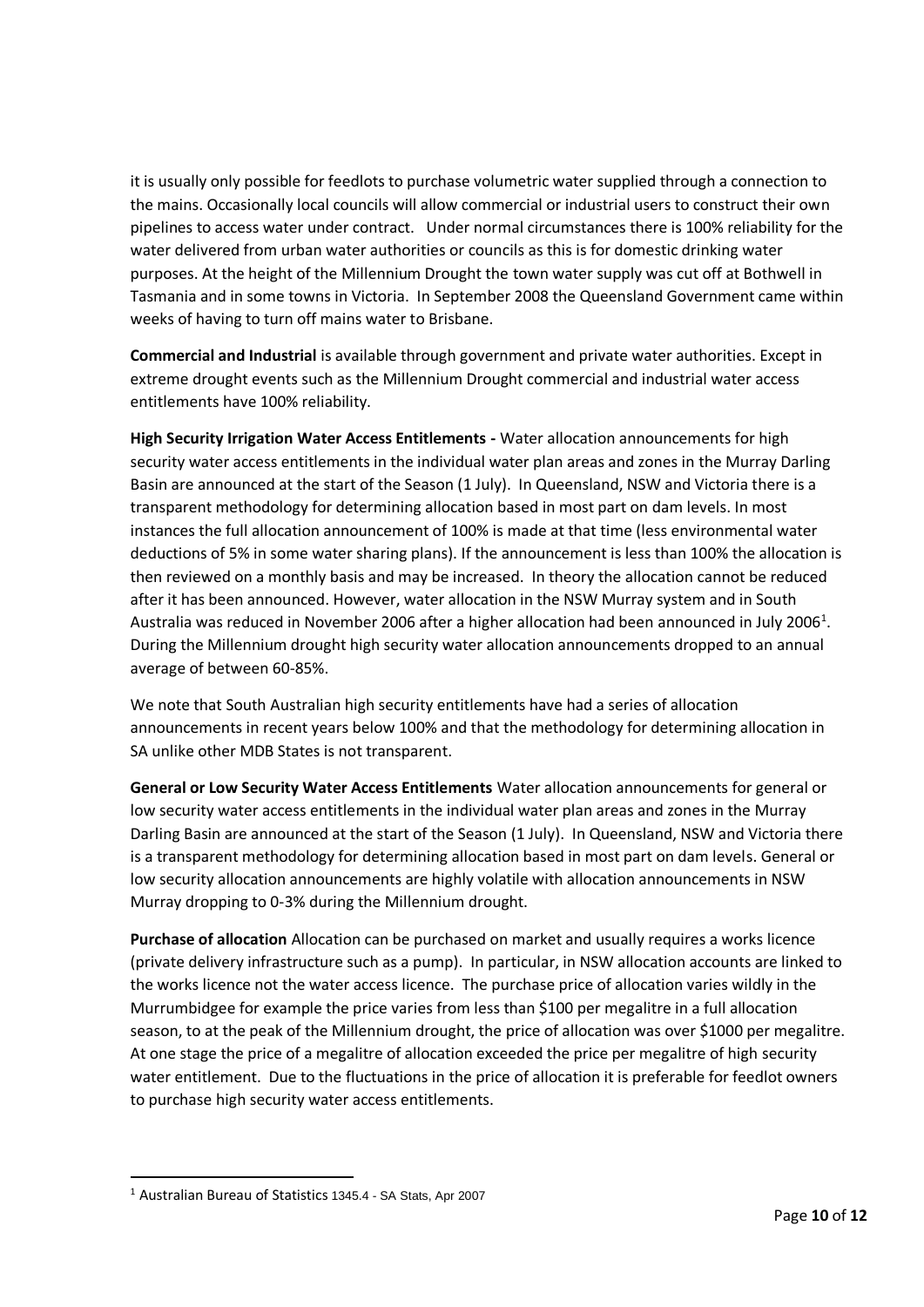| <b>Conclusion</b> |
|-------------------|
|                   |

 $\equiv$ 

Water law and practice varies significantly between the States and Territories. This Summary is designed to explain the broad generic concepts and risks only. Please refer to the Chapter on your relevant State or Territory for more specific information.

 $=$